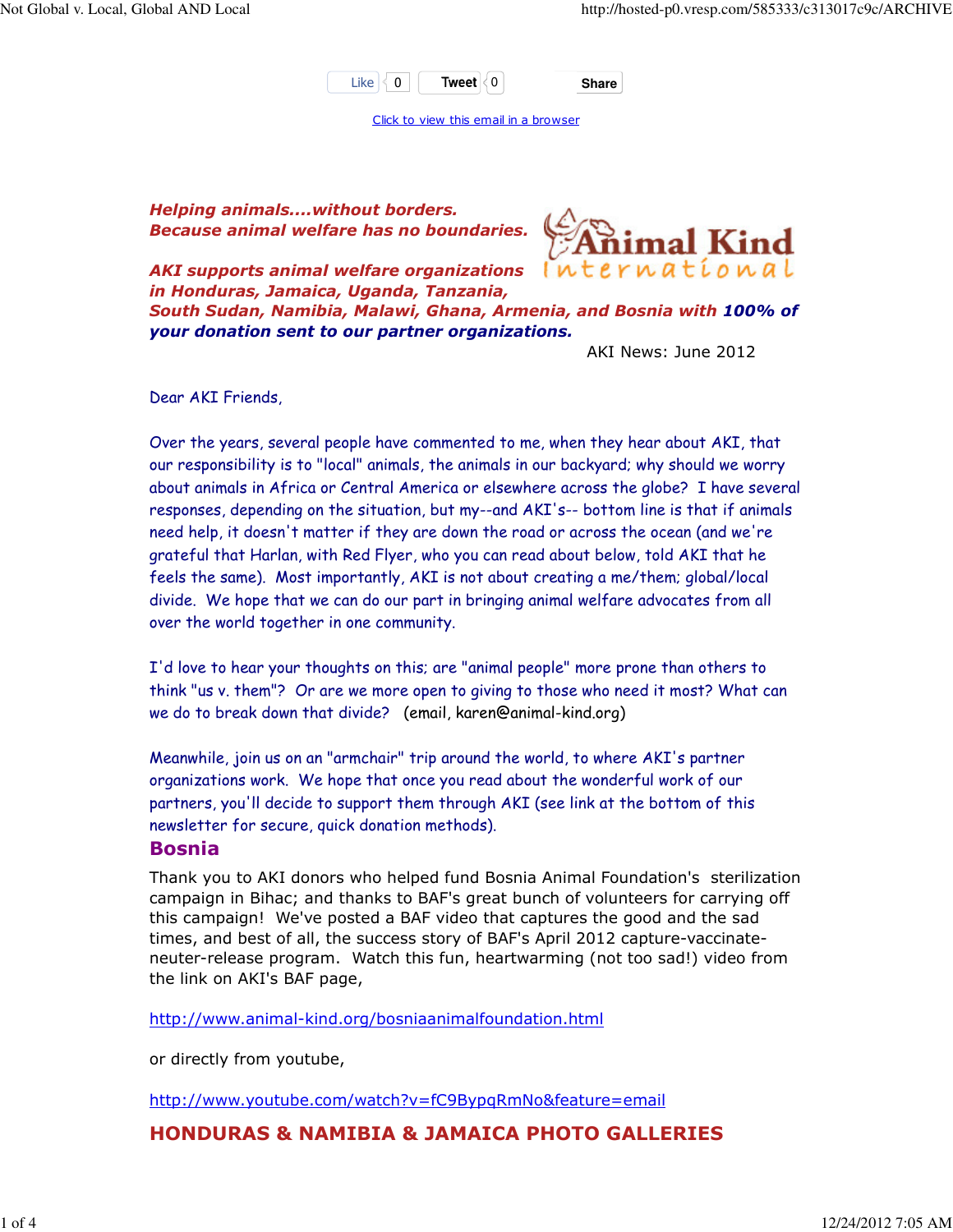We have so many beautiful pictures and great animal rescue stories, we've started "photo galleries" so you can quickly and easily read about the dogs and cats that AKI donations are helping.

Read about some of the dogs and cats at Pilar's Helping Hands for Hounds of Honduras sanctuary, including Ali the 5 year old boxer, whose owner took him to the vet to have



him euthanized. Instead, the vet called Pilar, and Ali is now at HHHH's sanctuary: http://www.animal-kind.org/hondurasphotoalbum.html

In May, the El Heraldo newspaper in Honduras published a glowing article about Pilar's work in animal welfare and ornithology. We've posted it on our main Helping Hands for Hounds of Honduras page:

http://www.animal-kind.org/honduras.html

You can find pictures and stories from Namibia's rural SPCAs, including Walvis Bay

http://www.animal-kind.org/namibia/Walvis.html (Someone with Walvis Bay SPCA must be a professional photographer, these are beautiful pictures!)

Tsumeb, Rundu, and Ludertiz too. AKI support provides dog food, cat food, blankets, bowls, and vet care for kitties like these from Walvis Bay (We love their brightly painted kennels, I bet they do too!)



You can read about Deborah's Kingston Community Animal Welfare rescues here. Any of you who are familiar with Deborah's work knows that there's always a good story behind her rescues:

http://www.animal-kind.org/jamaicaphotoalbum.html

AKI support to KCAW helps Deborah purchase food and provide vet care for the street dog and cats, who if not for Deborah, wouldn't have a daily meal to look forward to.

# New Addition to "Our Supporters" page

We've added Zina and her fundraising efforts for a new sanctuary for the Uganda SPCA to Our Supporters' page:

http://www.animal-kind.org/supporters.html

Support AKI, and you can make it on to "Our Supporters" page too!

## AKI is Nominated for a CLASSY Award

We hear that for the non-profit community, this award is the equivalent of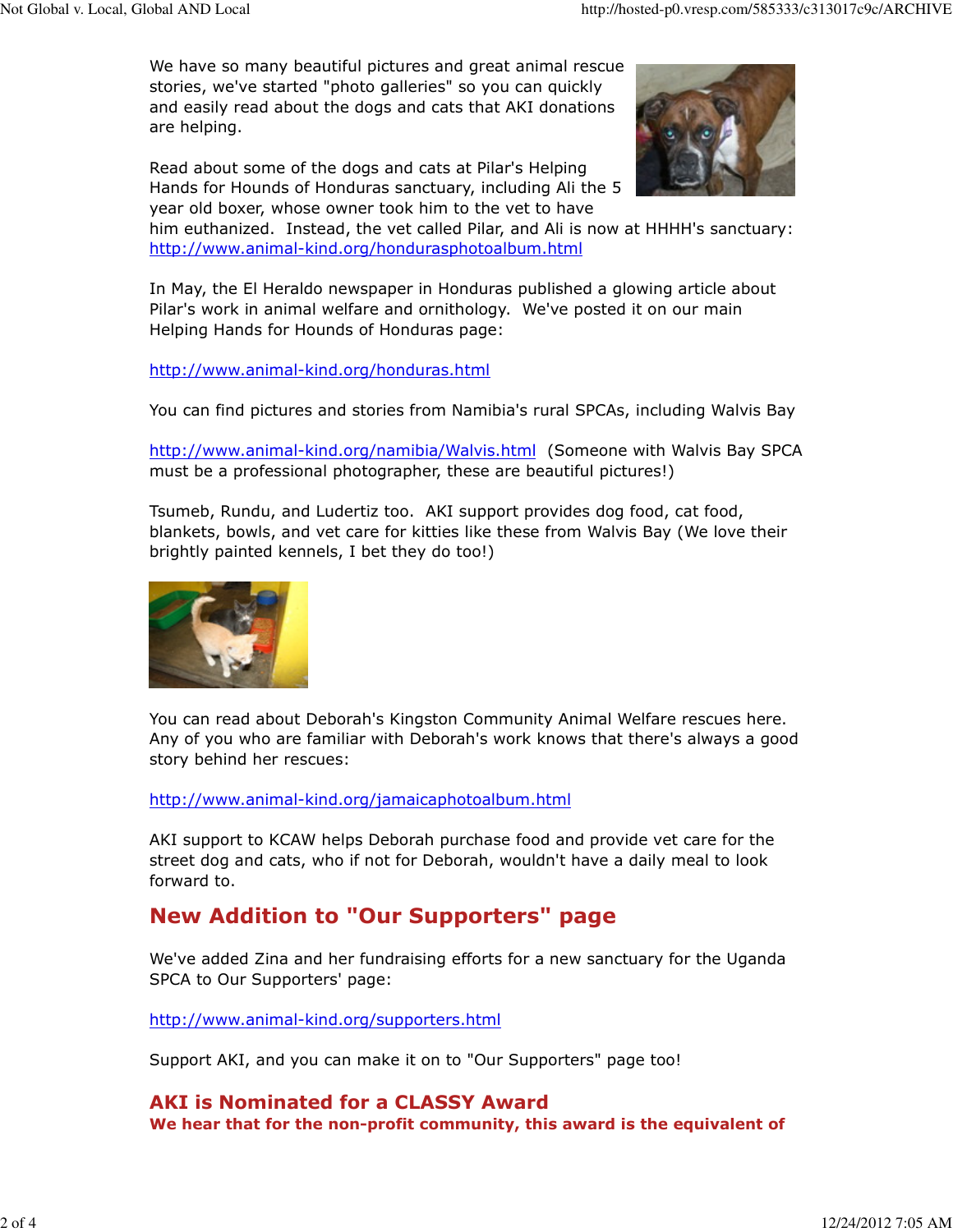#### the Oscar's! Read about our nomination here:

http://www.stayclassy.org/stories/forging-links-between-donors-animal-welfareorganizations-in-poor-countries

### Uganda

AKI has a new friend in Harlan with Red Flyer. When AKI supporter, Mandy, read about Zooey, a little dog at the Uganda SPCA who was hit by a car and whose rear legs are paralyzed, Mandy went into action. She found Harlan, and Harlan used his contacts to find a little cart for Zooey. Now, AKI will use our network of travelers to get the cart to Zooey asap. You can see a video of sweet, happy Zooey, just underneath Hope's video at the link below--with love and care from the USPCA staff, and now at her foster home, Zooey is thriving!

#### http://www.animal-kind.org/ugandaadvocate.html

#### Armenia

AKI donations helped Nune purchase dog food for the  $+$  200 dogs at the Save the Animals' shelter! Next, AKI support will help fix the drainage at the shelter (more pictures to come).

We've posted an article about Nune's animal welfare efforts and the Save the Animals' shelter in Yerevan, Armenia. When you read this article, you'll see why AKI supports Nune's work (to read the article, click the link below, and then click just below the heading on the Save the Animals' page):

http://www.animal-kind.org /armeniasavetheanimals.html

As always, AKI is so grateful for your support; we and our partner organizations couldn't do all this without you. We think our





Tanzania-based partner organization, TAWESO, says it best in this June 24, 2012 email message from Executive Director Dr. Thomas Kahema:

I am happy that we have just come from our Donkey Welfare Programme in Mpwapwa where we spent some days there with UK vet student volunteers providing humane education and veterinary care for the donkeys. We are also expecting this week to receive about 4 veterinary students from Ontario Veterinary College,Canada who will be with us for about two weeks in Dar es Salaam. We will send to you the reports and